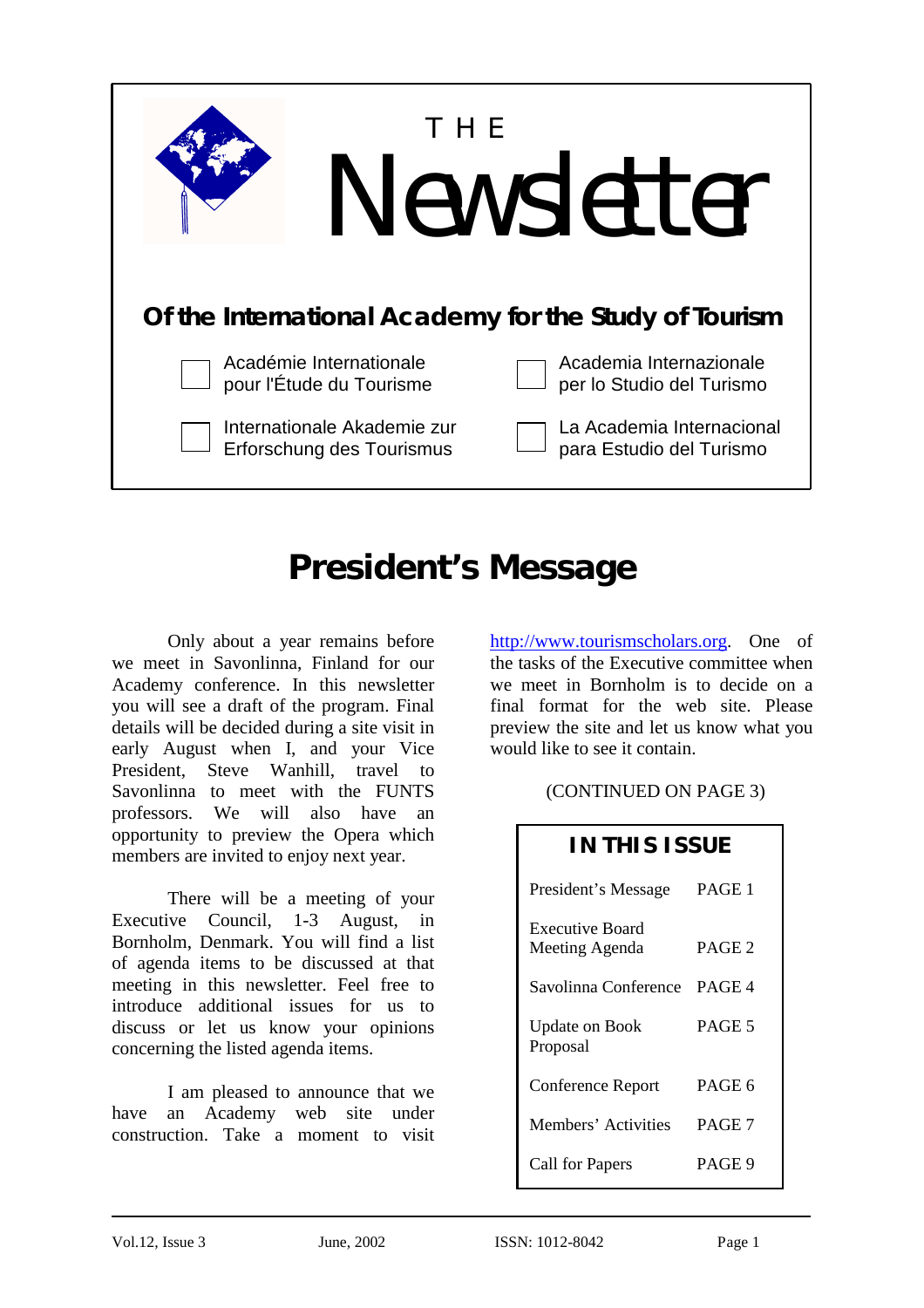### **2002 Executive Board**

### **President: William Gartner**

*Professor of Applied Economics and Associate of the Tourism Center*  University of Minnesota 248B Classroom Office Building 1994 Buford Avenue Saint Paul MN 55108-6040 USA Office Telephone: 1-612-625-5248 Office Fax: 1-612-624-4264 e-mail address: wcg@umn.edu web site http://www.tourism.umn.edu

### **Vice President: Stephen Wanhill**

*Professor*  School of Service Industries Bournemouth University, Talbot Campus Fern Barrow, Poole Dorsett B1112 5BB UK Office Telephone: 1202-595384 Office Fax: 1202-595228 e-mail address: swanhill@bournemouth.ac.uk

### **Secretary: Richard Perdue**

*Professor*  Leeds School of Business University of Colorado - Boulder Boulder CO 80309-0419 U.S.A. Office Telephone: 303-492-2923 Office Fax: 303-492-5960 e-mail address: Richard.Perdue@Colorado.edu web site: www-bus.Colorado.edu/faculty/Perdue

### **Treasurer: Kaye Chon**

*Chair Professor and Head*  School of Hotel and Tourism Management The Hong Kong Polytechnic University Hung Hom, Kowloon Hong Kong SAR P.R. China Office Telephone: 852-2766-6382 Office Fax: 852-2362-6422 e-mail address: hmkchon@polyu.edu.hk web site: www.polyu.edu.hk/htm

# **Executive Board Meeting 1-3 August 2002 Agenda**

- Review of Secretariat and other issues related to its operation
- Review of existing members and development of criteria for evaluation and continuation in the Academy. This also includes a timeline, forms to be used etc. This needs to be done before we meet in Finland 2003.
- Membership process. Review and timelines, responsibilities set, policies and procedures. Web ready applications forms? Schedule?
- By-law changes
- Website evaluation
- Conference Program Development
- Schedule for Newsletters
- Sponsorship policy—review and change if necessary.
- Formal position descriptions for **Officers**
- Commission status and procedures
- Foundation to be established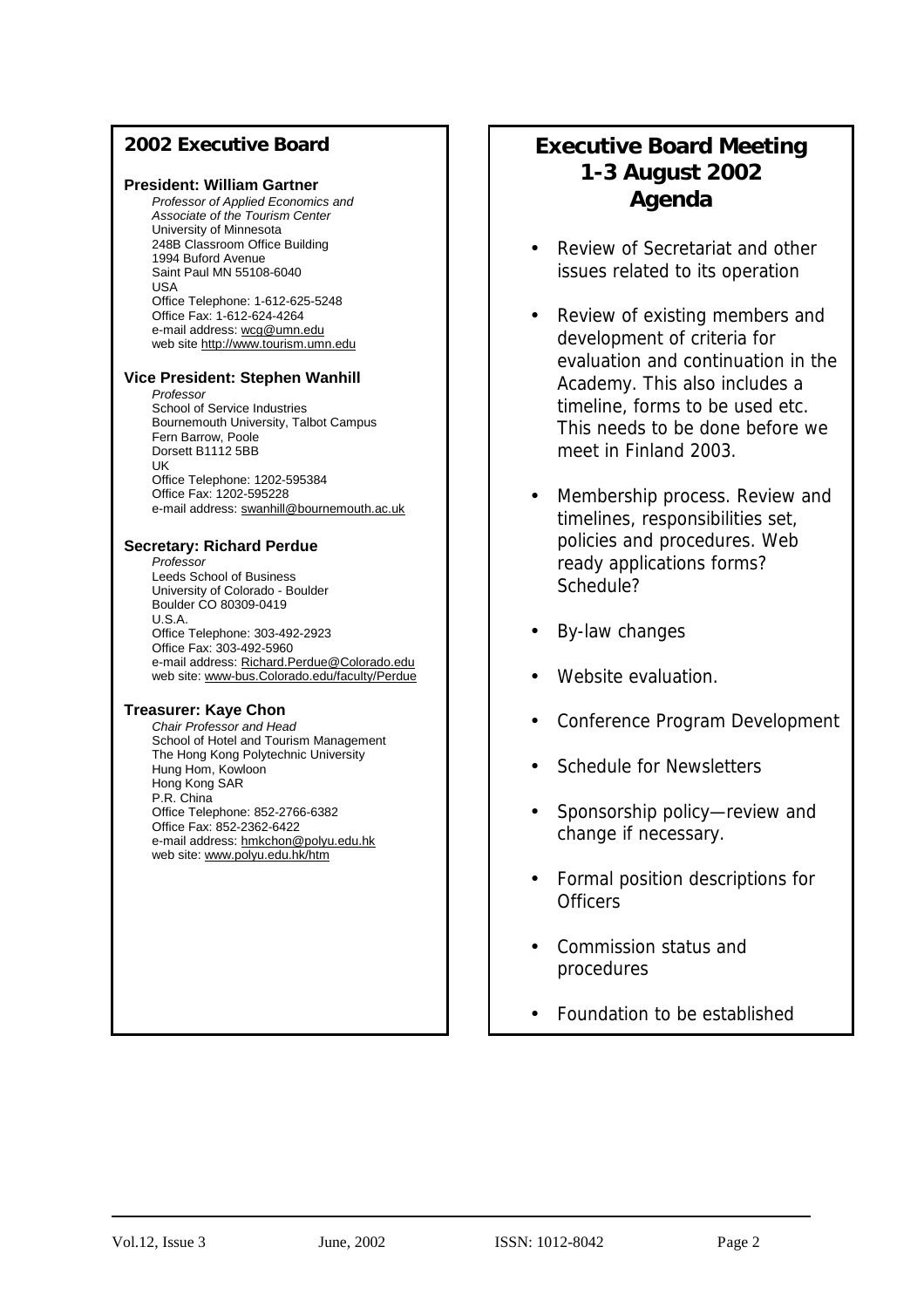# **President's Message (CONTINUED FROM PAGE 1)**

You will notice that the URL for our web site is "tourismscholars" and not "tourismacademy". After a search by our Secretariat it became apparent that any combination using tourism and academy was either not available or did not make sense. However I need to point out that our official abbreviated name is THE ACADEMY as stated in our by-laws and not IAST, tourism scholars or any other closely related name.

I will be traveling to the APTA conference in Dalian, China this July and the IAEST conference in Salvador, Brazil in August. (Yes, I have my tickets and expect visas any day!). I would like to hear from any Academy members that may be attending these conferences so that we can arrange an informal meeting of the Academy.

Dues invoices were mailed by our Secretariat last month. About 25% of our members have yet to submit payment and I encourage those that have not done so to take care of this obligation right away. It will save the Academy some money and time if these things are taken care of before additional invoices have to be sent.

We are still looking for a conference site for 2005. If any member has a recommendation or contact they would like the Executive to pursue please let us know. I suspect that once our web site is completely functional we will be able to use it to solicit interest in hosting an Academy conference.

 I hope you all plan on attending our 2003 conference in Finland. We have received generous support from our hosts which will allow us to continue the format we introduced last year in Macau where invited guests were included in almost all Academy functions (business meeting not included). Guest will be expected to deliver a scholarly paper.

One member of the Academy, John Tower, has resigned his membership in the organization. He cites moving out of tourism as his reason for leaving. We now have 62 regular members with an additional seven holding the title of Emeritus. You can check out our membership on our web site by clicking on "Directory of Members". We will have an important membership drive before our next conference. Please be thinking of whom you would like to nominate for membership.

In closing let me wish those in the northern hemisphere a happy summer solstice and those in the south a happy winter solstice. When we convene in Finland it will be right after the summer solstice and the days will be very long so bring plenty of wine!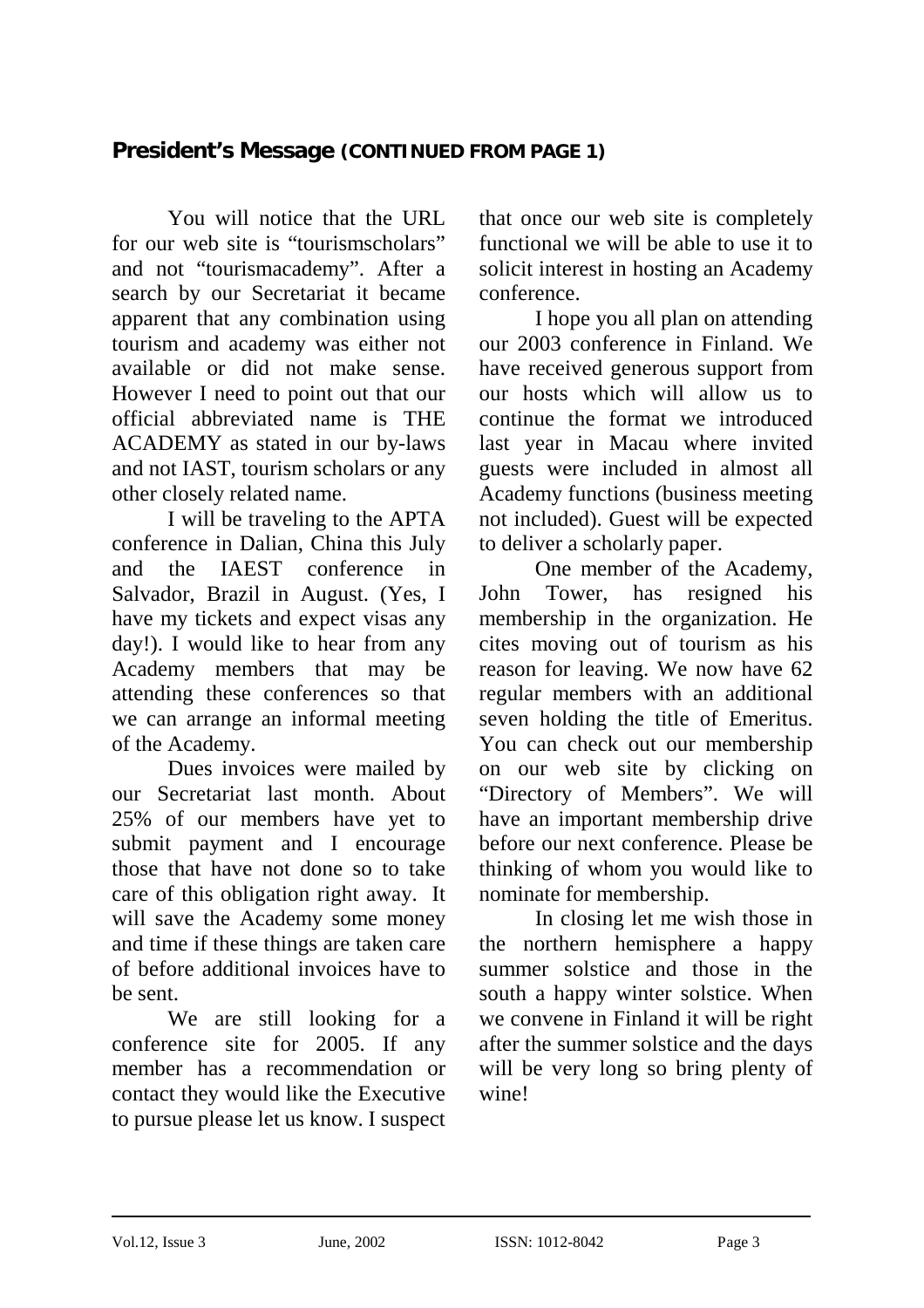# **Savonlinna Conference Finland, 30 June – 5 July 2003**

### **Venue**

At the Macau Conference in 2001 it was agreed that The Academy would go to Finland in 2003. We are grateful to Jafar for arranging this venue with the Finnish University Network for Tourism Studies (FUNTS), which was created in 1995. The co-ordinating unit of FUNTS is situated at the Savonlinna campus of the University of Joensuu, where our conference will take place.

Savonlinna is situated in the Eastern part of Finland which is known for the tourism activity based on its many lakes. Savonlinna itself is noted for its Opera Festival, which members will have a chance to enjoy. Given that our hosts are keen to share their latest research with us and the need to embrace the interests of all Academy members, your executive have decided on a broad title for our program, namely the **State of the Art in Tourism Research**.

### **PRELIMINARY PROGRAM**

### **Monday 30 June**

- Arrival in Savonlinna hosted by Professor Arvo Peltonen
- Academy business session and orientation to the local facilities
- Reception at Olavinlinna Castle in Eastern Savo style
- Dinner hosted by the University of Joensuu

### **Tuesday 1 July**

- Savonlinna Campus of the University of Joensuu
- Academy's sessions, Lunch and coffee breaks
- Wine and Cheese reception on board s/s Savonlinna

(Please do not forget to bring two bottles of wine and your local cheese)

### **Wednesday 2 July**

- Savonlinna Campus of the University of Joensuu
- Academy's sessions, Lunch and coffee breaks
- Get-together jointly with the participants of the Lake
- Tourism Conference at Savonlinna Provincial Museum hosted by the Town of Savonlinna

### **Thursday 3 July**

- Savonlinna Campus of the University of Joensuu
- Academy's sessions, Lunch and coffee breaks
- Academy business session
- Dinner at LUSTO, Punkaharju

### **Friday 4. July**

- Thematic workshops with hosts
- 1. Case Savonlinna Opera Festival
- (Savonlinna Hall)
- 2. Case Lake Tourism Project (campus)<br>3. Case Punkabariu (Lusto, Punkabariu) Case Punkahariu (Lusto, Punkahariu)
- 4. Case Q1000 (Savonlinna campus)
- Academy business session (Savonlinna campus)
- Guided tour in Olavinlinna Castle
- Cocktail hosted by Savonlinna Opera Festival and **FUNTS**
- Savonlinna Opera Festival

### **POST TOURS (payment required)**

### **Saturday 5 July**

**1. Delights of lake nature** (Savonlinna region)

Transfer by bus to Oravi: coffee at the boat harbour

Transfer by boat to Linnansaari National Park: guided hike, lunch in open air

Transfer by boat to Holiday Village Järvisydän: smoke sauna, dinner, dancing in an open-air pavillion.

**2. Alternative Post Tour to St. Petersburg** hosted by the National Tourism Academy of Russia

#### **Saturday 5 July**

Transfer by bus from Savonlinna to Imatra, sightseeing tour in Imatra Border crossing

Transfer by bus to St. Petersburg with short sightseeing in Viborg (castle, library) on the way

Accommodation is St. Petersburg Dinner hosted by the National Tourism Academy of Russia

### **Sunday 6 July**

Tourism development in St. Petersburg: opportunities and threats

- Thematic sightseeing tour (Czars, authors, artists) White nights event – St. Petersburg 300 Anniversary event
- Dinner hosted by the City of St. Petersburg

#### **Monday 7 July**

- Departure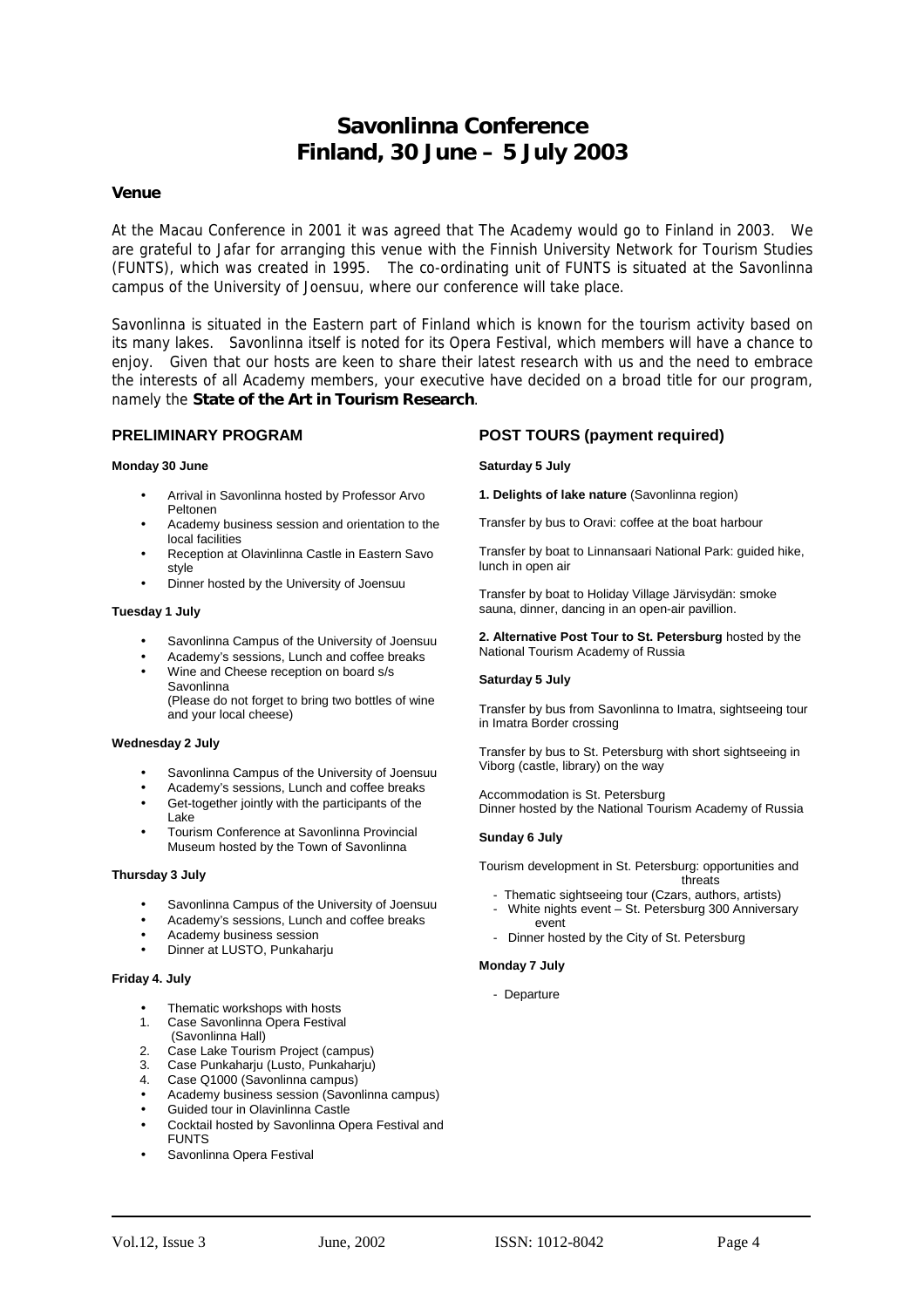# **UPDATE ON BOOK PROPOSAL**

The second book of IAST Macau proceedings is well underway. Of course, there has been some news since last July. Valene Smith resigned from editorship due to personal reasons last February and Dick Butler stepped in as co-editor with Julio Aramberri. Most of the papers to be included in this book have already been received by the editors at the time of this notice and proper edition will start at the beginning of July 2002.

Altogether, twelve papers will be published. They include most of those presented in Macau that were not related to the Asia-Pacific region. It is a wide collection of topics including

- space tourism;
- impact of food and mouth disease on British tourism;
- Canadian tourism's geographical structure;
- content/semiotic analysis in tourism research;
- how global is tourism?;
- the role of tour operators;
- entrepreneurial leadership and others.

In alphabetical order, the contributors are

- David Airey and Richard Butler;
- Julio Aramberri;
- Nevenka Cavlek:
- Geoffrey Crouch;
- Graham Dann;
- Anton Gosar:
- Myriam Jansen-Verbeke;
- Kelly MacKay;
- Krrzystof Przeclawski;
- Roslyn Russell and Peter Murphy; and
- Stephen Smith and Stephen Wanhill

The papers show the variety of research interests among our members and offer interesting insights into many still unexplored areas. The volume has no title yet, as it is not easy to find a unifying and eye-catching label for such a varied crowd. Rest assured, tough—the final product will definitely carry some name and will be published by Channel View Publications.

Julio Aramberri (June 20, 2002)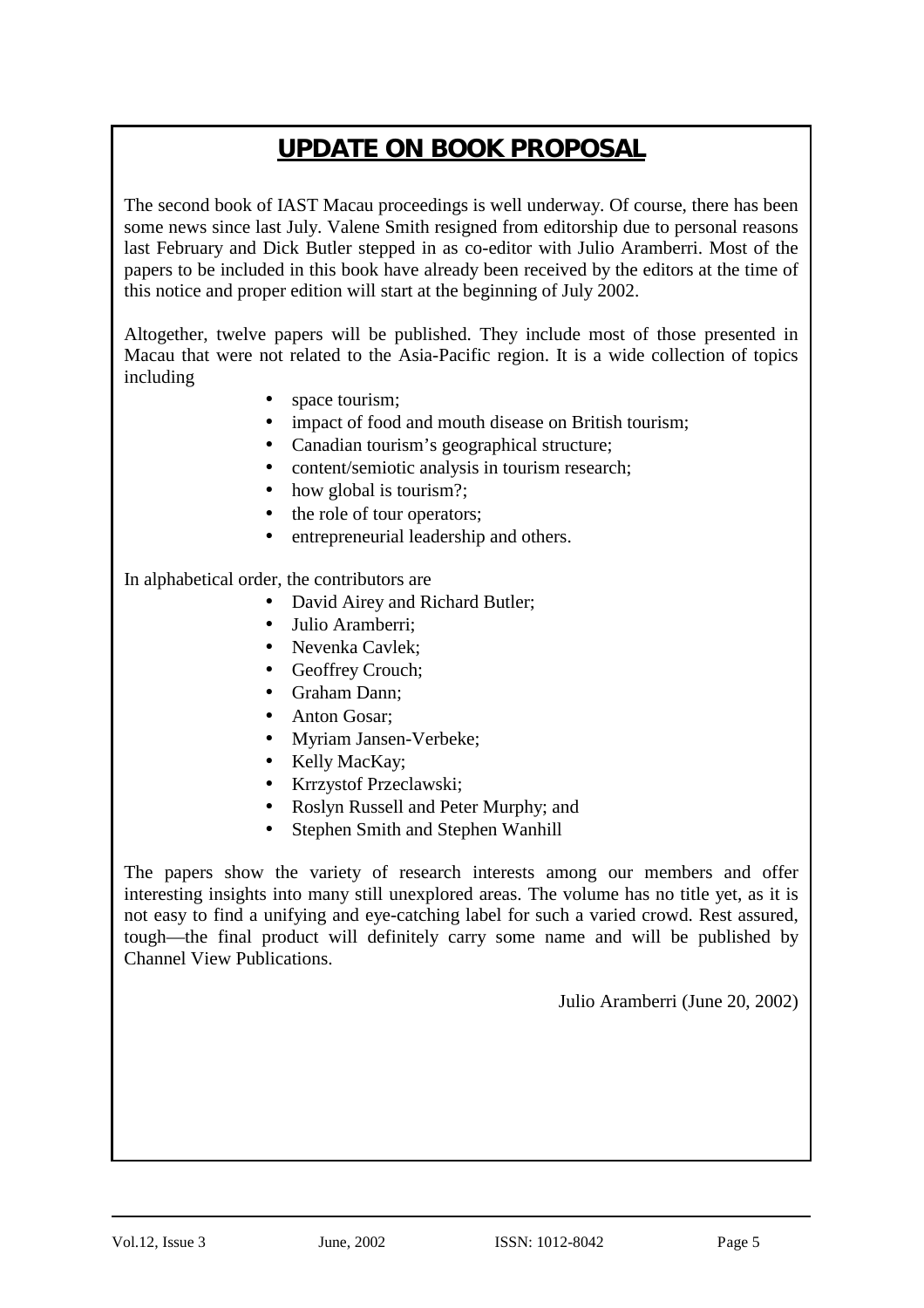# **CONFERENCE REPORT**

The Conference "**Tourism Development, Community and Conservation. Shaping Eco Tourism for the Third Millennium**" was held in Jhansi, Bhundelkand, India, from February 28 to March 2, 2002. The Conference was organized by the Institute of Tourism & Hotel Management of Bhundelkand University and the Lucknow Centre for Tourism Research and Development. The meeting was sponsored by the Sustainable Tourism Group of the International Geographic Union and the International Academy for the Study of Tourism (IAST).

IAST had a strong representation in the proceedings. The Lucknow Centre for Tourism Research was founded and is still directed by one of its members, Prof. Tejvir Singh. Valene Smith pronounced the keynote speech at the Inaugural Session. At least five members contributed papers: Tejvir Singh, together with O.P. Kandari and Shalini Singh (Nanda Devi: Park & People. Shaping Ecotourism on the Indian Himalayas); Erik Cohen (Equity, Authenticity, and Sustainability in Tourism) Julio Aramberri (Reading the Tourist Mind. Indian Tourism in the Next Decade); Boris Vukonic, together with Soumitra Sharma (Croatian Adriatic Islands: Tourism or Non-Tourism Development Orientation) and Geoffrey Wall (Tourism and Coastal Zone Management. Towards an Integrated Approach). IAST president William Gartner was expected to present another paper (Tourism Trends and Implications for Tourism Development), but as members of the Academy know all too well he was unable to attend the sessions. Most of our colleagues also presided or keynoted some of the sessions. Together with the already mentioned, both Jafar Jafari and Kit Jenkins joined in this category.

The conference theme was broad enough to ensure a wide variety of papers. No doubt, one needs a lot of imagination to guess where ecotourism in the Third Millennium will go. In fact, most of the papers did not pay much attention to the issue and recoiled to the most familiar terrain of case studies dealing with a number of issues related to ecotourism and sustainability one way or other. Sometimes the relation was rather tenuous, but as 2002 has been declared the Year of Ecotourism one should not be too picky about the need to use the concept in many venues.

In his inaugural address, Prof. Ramesh Chandra, Vice-Chancellor of Bhundelkand University stated that the nineteenth century had been the time of British world supremacy; the twentieth was America's turn; and India is going to dominate the next hundred years. At this point in time, this is a hunch difficult to ascertain, as the candidates for the distinction count more than a handful, including the residing champion. On the tourism side, however, India will have to catch up notably to reach this objective. With around two million international visitors, India is badly lagging behind other competing destinations, such as China, Thailand and Singapore.

But the potential for quick change is there, though perhaps through unexpected ways and means. One of them may be domestic tourism. The quick economic growth since India reformed its formerly self-centered economy in 1991 has created a sizable middle class (somewhere between two and three hundred million people) which demands new destinations, new attractions and new resorts. It may not bring in any foreign currency, but it is sizable enough to support a dynamic industry. Whatever happens, the shape of tourism in India will be what this increasing social group decides. If one has to judge by the programs shown on Indian TV, the travel pages of The Times of India and other indicators, Indian tourism will take its cue from what is presently happening in other areas and similar social contexts—family vacations, sun and sea, rest and recreation and other passivities, perhaps only superficially related to ecotourism. At least, this is what transpired from the presentation of Purnima Chauhan (Towards Sustainable Tourism Development of the Kullu Valley: Balancing Mass and Class) and the group responsible for the documents on tourism development and marketing plan for the Bhundelkandi region. Even though some of their proposals may still be in the second or "dream stage" of tourism's five Ds (the others being, if I got them right, Discussion, Design, Decision and Development) mentioned by John Hummel (Reinventing Sustainable Tourism: Correcting the Existing?), they clearly pointed in this direction.

Most of the conference papers were timely produced ahead of the beginning of the sessions. Two sizable mimeographed volumes were handed over to the participants at the time of registration—a feat not topped by many conferences—that should be duly noted. Those interested in obtaining them may contact the Centre for Tourism Research & Development (A-965/6, Indira Nagar, Lucknow, Uttar Pradesh, India.

> *Julio Aramberri Professor and Department Head Department of Hospitality Management Drexel University Philadelphia, USA E-Mail: ja43@drexel.edu*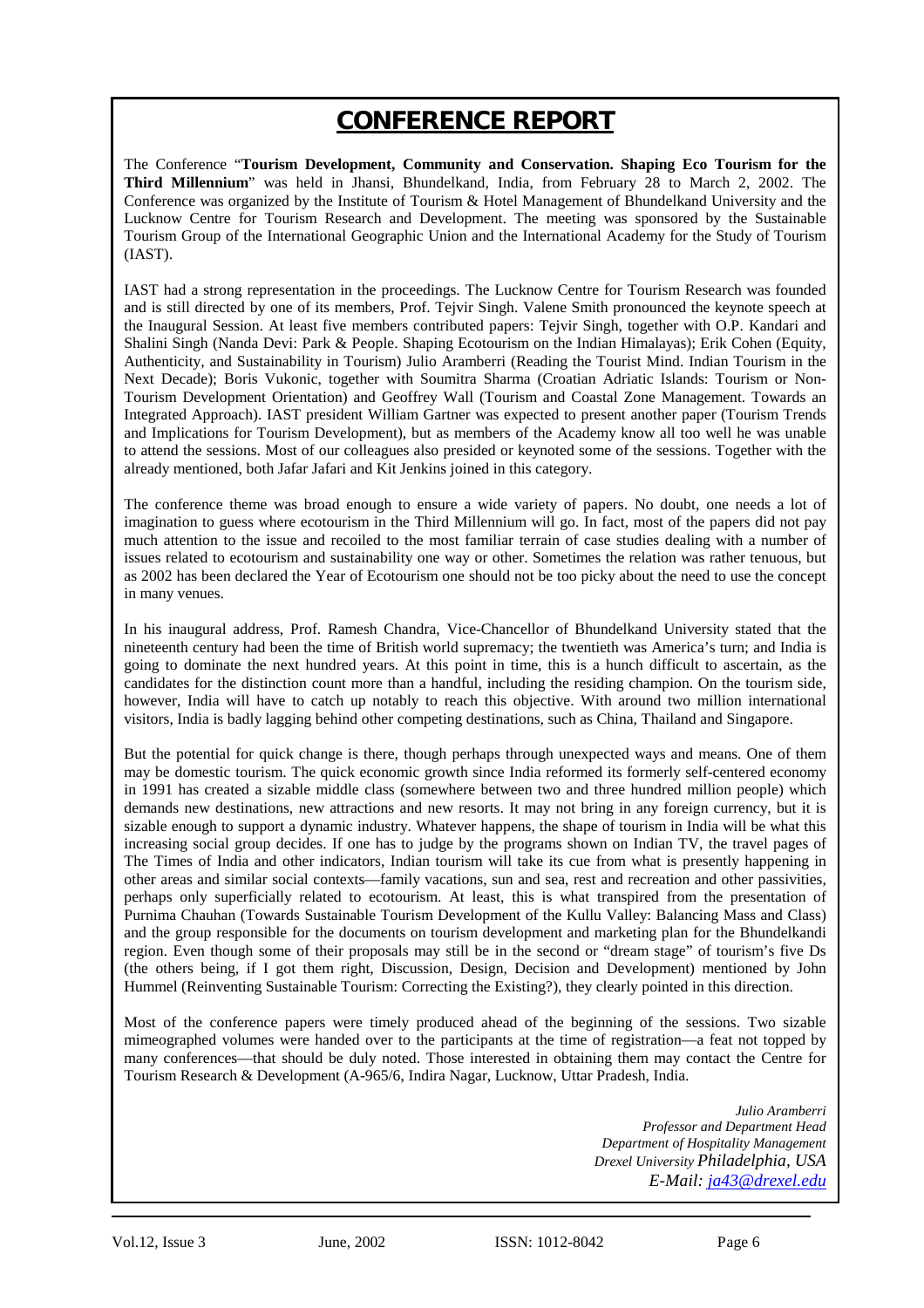# **Members' Activities**

**Kaye Chon** was the organizer and chairman of two tourism conferences in May 2002. He organized the First Asia Pacific Forum for Graduate Students Research in collaboration with the Institute for Tourism (IFT) Macau on 22 May 2002. The Conference, which was sponsored by several other universities in Asia Pacific and the Asia Pacific Tourism Association, was attended by more than 150 graduate students and faculty members from 15 countries in Asia Pacific. He also organized the Fifth Biennial Conference on "Tourism in Asia: Development, Marketing and Sustainability" which was held in Hong Kong on 23-25 May 2002 and attended by about 200 tourism researchers from 22 countries.

**David L. Edgell, Sr.** was named the first ever Director of the new University of Missouri-Kansas City Center for Tourism, Travel and Hospitality effective July 1, 2002. This Center will provide quality research, teaching and service activities that focus on important issues and activities in tourism travel and hospitality. It will be international in its scope and impact. Dr. Edgell has finished a new publication entitled "Best Practices Guidebook for International Tourism and Attractions Development for Rural Communities". This Guidebook (published by Brigham Young University) is available through Dr. Brian Hill at Brigham Young University  $(brian$  hill@byu.edu). He has also co-authored a book with Pamela Lanier entitled "Managing Sustainable Tourism: A Legacy for the Future" which is currently being edited and should be available late Fall 2002.

**Salah Wahab** has been elected chairman of the Inter-University Tourism Sectoral Committee since December 2001 for three years. The Committee is the policy committee of tourism university education in Egypt. He has also been elected chairman of the National Committee on Tourism of the Supremend Nationally in Egypt. In May 2002, he presided over the discussion and judging of the University Jury Committee on the latest doctorate dissertation entitled "The future of non-traditional tourism markets in South East Asia yielding tourism traffic to Egypt: China, Japan and South Korea".

**Michael Hall** is currently conducting research with Dr. Dieter Muller of Umea University in Sweden for a new book on second home tourism and mobility to be published by Channelview Publishers in the UK in 2003 as well as continuing to work on wine and food tourism, tourism and regional

(CONTINUED ON PAGE 8)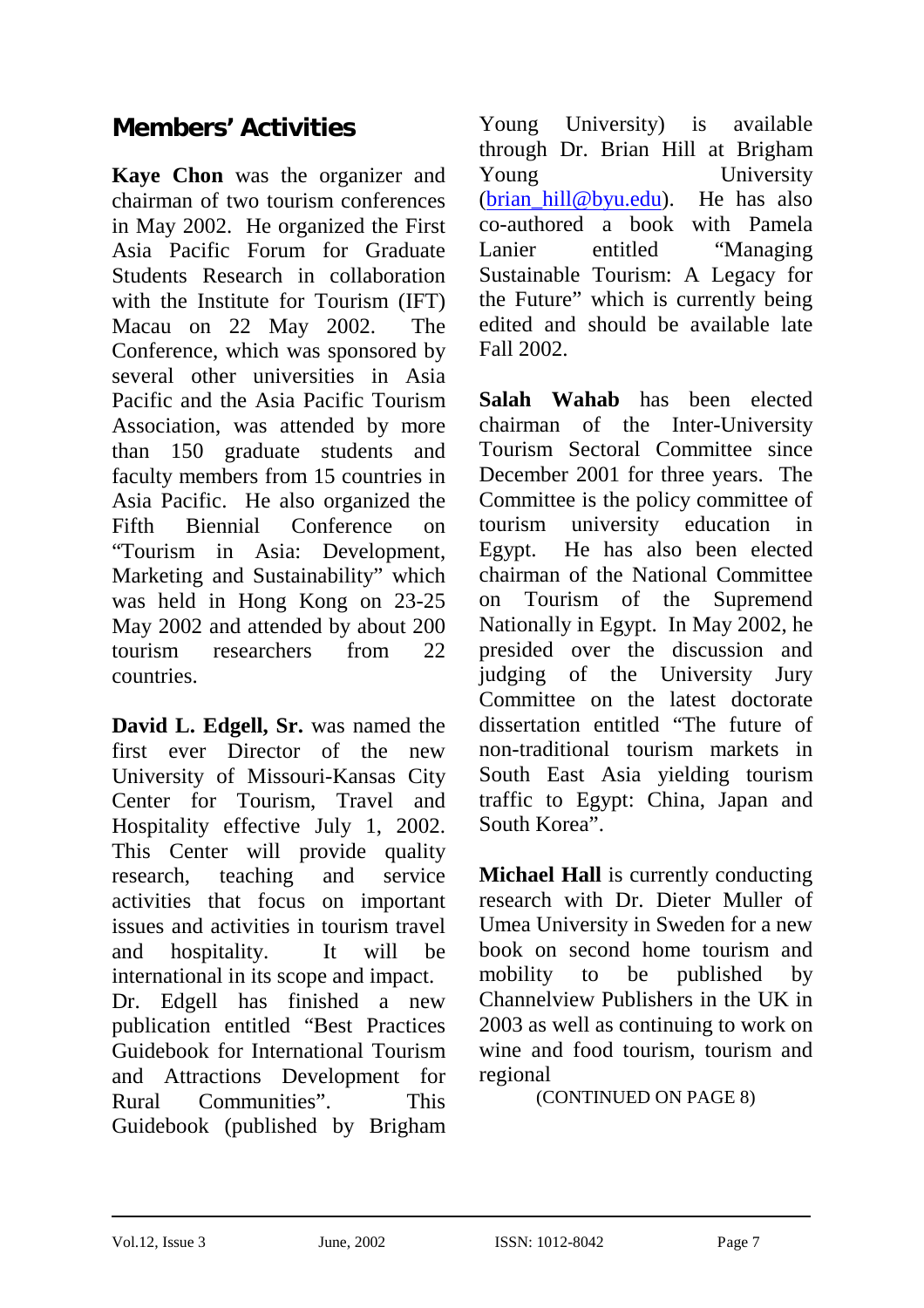# **Members' Activities**

(CONTINUED FROM PAGE 7)

development and lifestyle entrepreneurship issues. Other recent book and journal publications of Prof. Hall are:

**Page, S. & Hall, C.M.** 2003, *Managing Urban Tourism*, Pearson Education, Harlow. 416pp ISBN 0 130 27286 8 (Pbk)

**Hall, C.M. & Williams, A.M.** (eds.) 2002, *Tourism and Migration: New Relationships Between Production and Consumption*, Geojournal Library vol.65, Kluwer Academic Publishers, Dordrecht,. 289pp ISBN 1-4020-0454-0 (Hbk)

**Hall, C.M. & Kearsley, G.W.** 2001, *Tourism in New Zealand: An Introduction*, Oxford University Press, Melbourne. 324pp ISBN 0 19 5584147 (Pbk)

**Hall, C.M. & Page, S.** 2002, *The Geography of Tourism and Recreation*, 2nd. ed., Routledge, London. 399pp, ISBN 0-415-25080-3 (Hbk) 0-415- 25081-1 (Pbk).

**Hall, C.M.** 2002, 'ANZAC Day and secular pilgrimage', *Tourism Recreation Research*, vol.27, no.2, pp.87-91.

**Hall, C.M.** 2001, 'Trends in coastal and marine tourism: impacts, strategies and sustainability ' *Ocean and Coastal Management*, vol.44, no.9-10, pp.601-618.

**Mitchell, R. & Hall, C.M.** 2001, 'Wine at home: self-ascribed wine knowledge and the wine behaviour of New Zealand winery visitors ', *Australian and New Zealand Wine Industry Journal*, vol.16, no.6, pp.115-122.

**Thorsen, E.O. & Hall, C.M.** 2001, 'What's on the wine list? Wine policies in the New Zealand restaurant industry', *International Journal of Wine Marketing*, vol.13, no.3, pp.94-102.

**Wilkins, M.** & **Hall, C.M**. 2001, 'An industry stakeholder SWOT analysis of wine tourism in the Okanagan Valley, British Columbia', *International Journal of Wine Marketing*, vol.13, no.3, pp.77-81. A Portuguese edition of the Academy's 1999 book "Contemporary Issues in Tourism Development edited by **Doug Pearce** and **Dick Butler** has just been published in Brazil by Editora Contexto under the title "Desenvolvimento em turismo: temas contemporaneous".

Elm Publications published **Dr. Patrick Lavery**'s latest book *Tourism Planning* and its ISBN is 1 85450 222 0. Based on Dr. Lavery's more than 30 years of working experience in tourism and planning, the book seeks to draw together the disciplines of planning and tourism management and considers tourism planning at national, regional and local levels- taking examples from Europe, the United States, Asia and Australia. In response to the awful events of September  $11<sup>th</sup>$  last year, it includes a set of principles and guidelines for contingency planning for tourism operations. It considers the impact of both natural and manmade disasters and outlines the key components of risk analysis, risk management and contingency planning – drawing from examples around the world over the past 20 years. There is an accompanying Tutors Pack that contains a complete set of exercises and notes to link with each chapter in the book.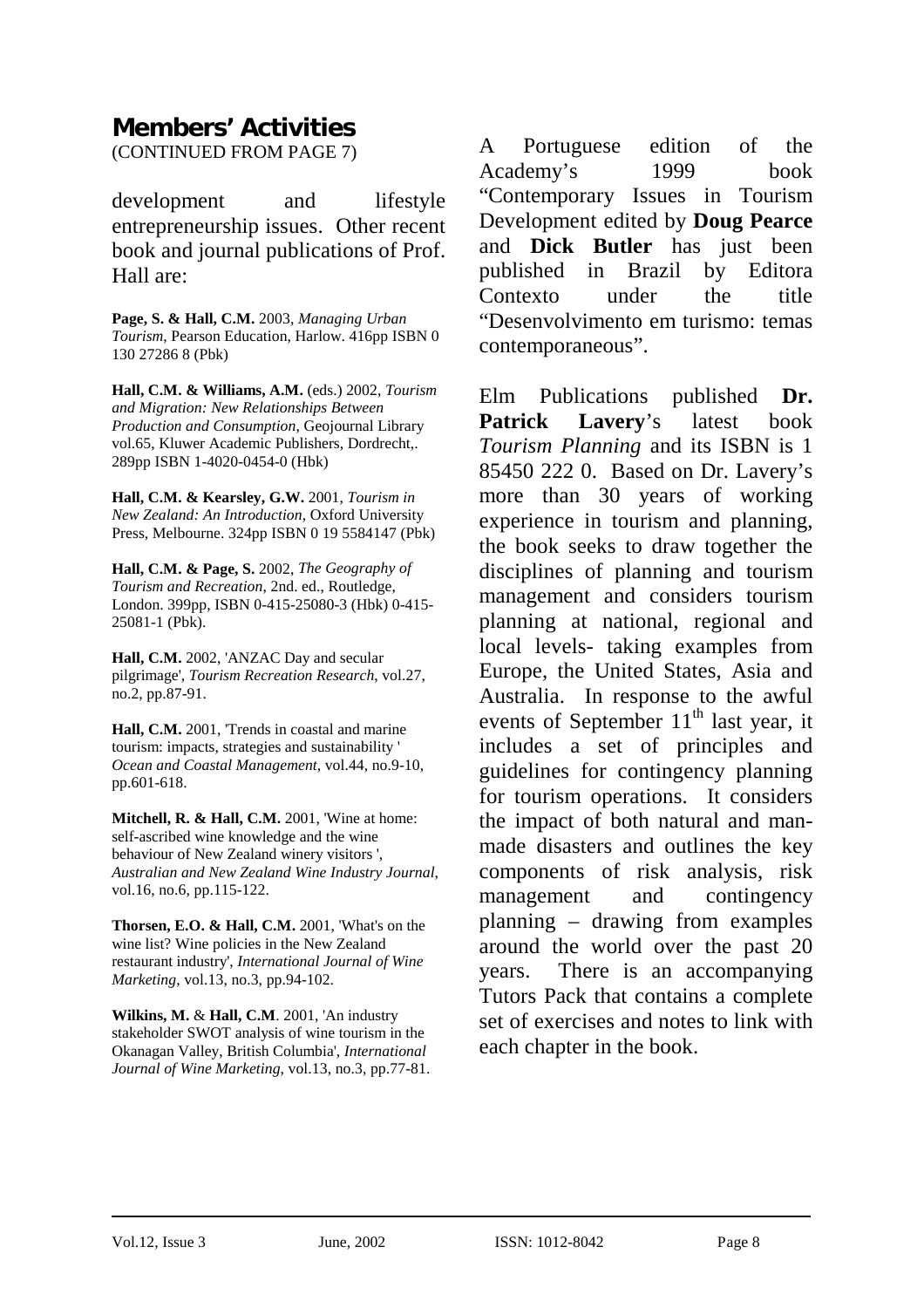# **12TH INTERNATIONAL CONFERENCE ON GAMBLING AND RISK-TAKING**

## **CALL FOR PAPERS AND PARTICIPANTS**



The Institute for the Study of Gambling and Commercial Gaming at the University of Nevada, Reno is sponsoring the 12<sup>th</sup> International Conference on Gambling and Risk-**Taking**. The conference will take place May 26-30, 2003, at the Fairmont Waterfront Hotel in beautiful Vancouver, British Columbia.

The objective of the conference is to stimulate research and facilitate discussion and debate about gambling and commercial gaming throughout the world.

Over the 20<sup>th</sup> Century we witnessed many forms of gambling legalized and legitimized, as commercial gaming became an increasing part of our communities, our entertainment options, and our public policy discourse. During our lifetimes, we have witnessed many individual forms of commercial gaming evolve, reach maturity, and struggle to reinvent themselves in response to competitive pressures and consumer preferences. Today, societies continue to seek answers to difficult questions that gambling—as a business, as an activity, as a vice, and as a public policy tool—presents to society.

This conference has a history back to 1974, and is recognized as the first to bring together experts from all over the world, representing a diverse array of disciplines, to examine and analyze gambling from many perspectives. Leaders and representatives from commercial gaming industries, academia, research organizations, regulatory agencies, and the helping services—as well as gamblers and the general public—will gather to present and evaluate research, discuss new trends and technologies, and explore the changes and challenges created by the increased presence of commercial gaming to citizens throughout the world.

Individuals are invited to submit papers for presentation at the 12<sup>th</sup> International Conference on Gambling and Risk-Taking. Submissions are invited in the general fields of gambling and risk-taking and may cover such areas as:

- 
- 
- Political and regulatory issues  $\rightarrow$  Racing and Bookmaking
- Implications of new technologies  $\rightarrow$  Bingo and Charitable Gambling
- Mathematical & quantitative analysis of gambling
- Econometric modeling of gaming industries
- 
- 
- Problem gambling
- Economic and social impacts Business, regulatory & social aspects of:
- Public policy and gambling  $\rightarrow$  State lotteries and lottery products
	-
	-
	- $\triangleright$  Indian Gaming in the U.S. and Canada
	- $\triangleright$  Wagering on the Internet and Interactive Television
- Psychology of gambling and risk taking  $\rightarrow$  VLTs and Electronic Gaming Devices
- Gambling in history  $\triangleright$  Casinos, Racinos, and Riverboats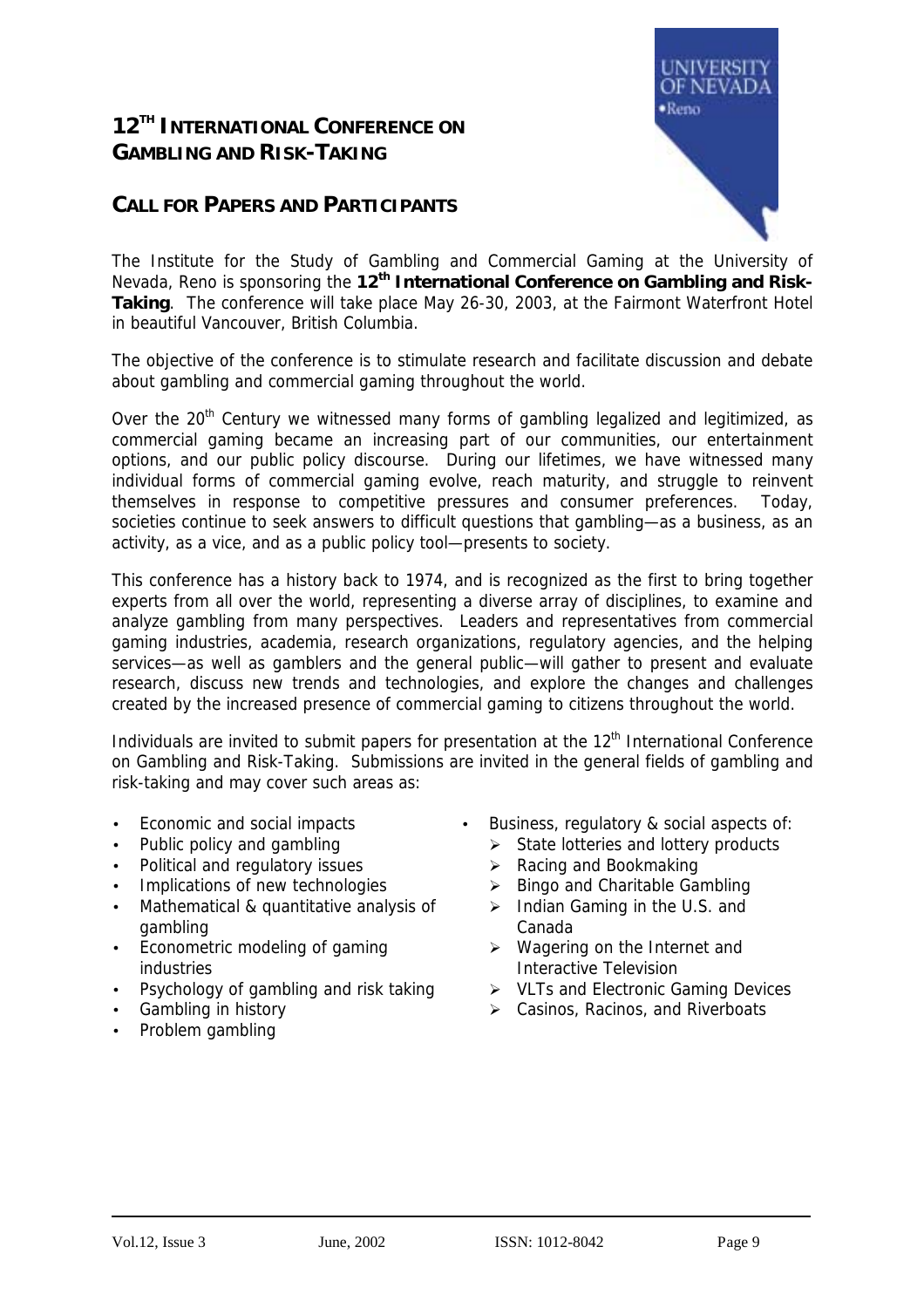### **SUBMISSION INSTRUCTIONS:**

Individuals wishing to submit a paper should send the following information:

- Title of paper
- An abstract of the paper not to exceed 250 words
- Author and co-authors' names, addresses, affiliations, phone and FAX numbers, and email addresses
- A brief bibliography of related work
- A submission fee in the amount of US \$25.

The information requested for submission must be complete to receive consideration.

As with prior conferences in this series, presenters accepted on the program will be subject to a registration fee. Sessions are 90 minutes long with three speakers per session, with moderator and discussant. Authors should prepare for a twenty-minute presentation with five minutes for O&A

Submission proposals will be accepted until **January 15, 2003**. Early submissions are encouraged.

To submit a proposal or for more information, please contact:

Judy A. Cornelius Associate Director/Conference Coordinator Institute for the Study of Gambling and Commercial Gaming University of Nevada, Reno MS025 Reno, NV 89557-0208 Email: corneliu@unr.nevada.edu PH: 775-784-1442 FX: 775-784-1057

### **Previous conferences have resulted in major contributions to the available research on the topics of gambling and the gaming industries. Publications resulting from the conferences include the following titles:**

- The Downside: Problem and Pathological Gambling (2002)
- Finding the Edge: Mathematical Analysis of Casino Games (2000)
- The Business of Gaming: Economic and Management Issues (1999)
- Gambling, Public Policies and the Social Sciences (1998)
- Gambling Behavior and Problem Gambling (1993)
- Gambling & Commercial Gaming (1992)
- Gambling & Public Policy: International Perspectives (1991)
- Gambling Research (1988)
- The Gambling Studies (1985)
- The Gambling Papers (1982)
- Gambling and Society (1976)

For more information on the conference, see the Institute's website at:

### **www.unr.edu/gaming**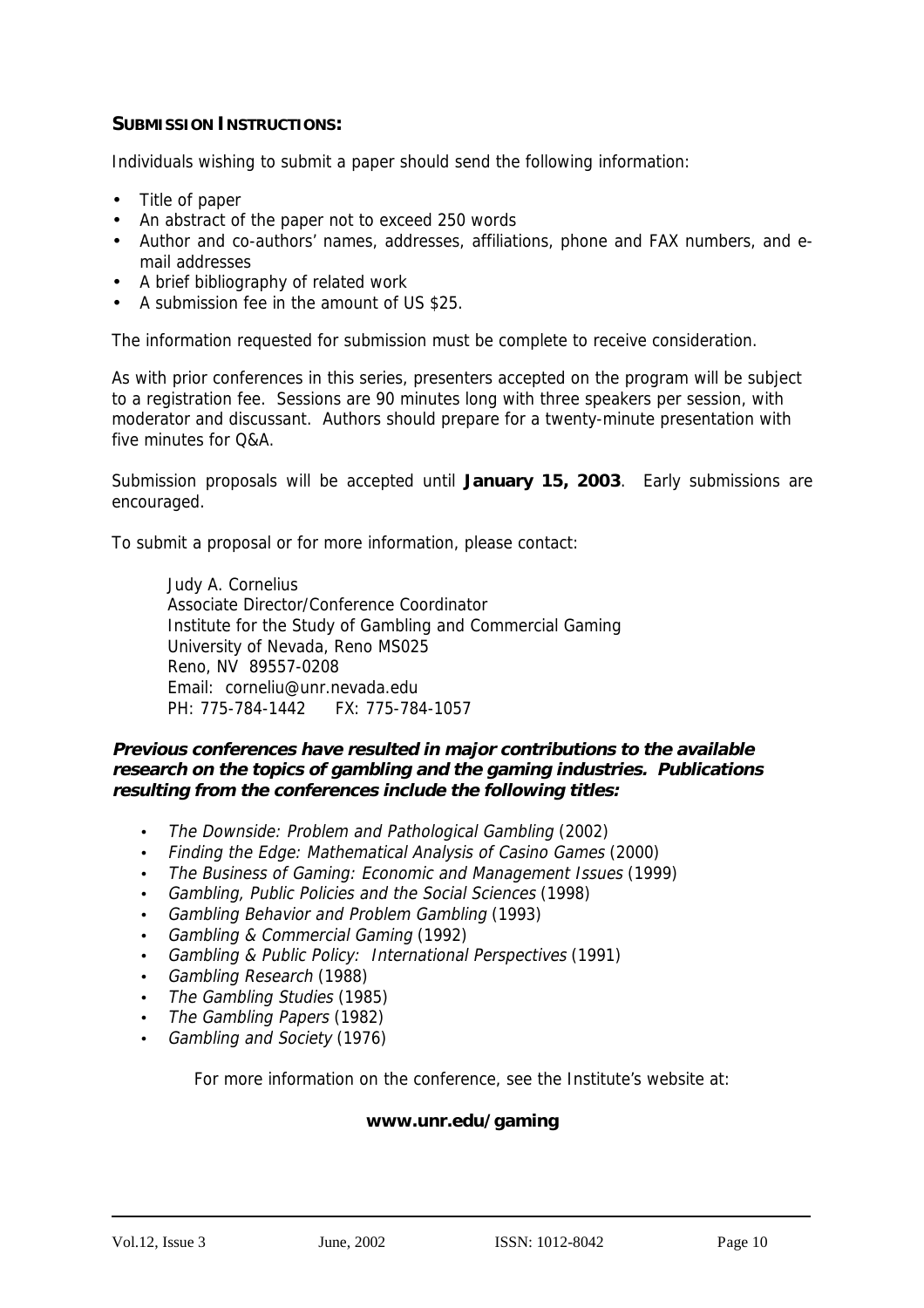### ▶ 상징마크



(백제 금동대향로) 상단부"봉황"을 형상화하여 21세기를 향해 힘차게 비상하는 모습으로 진취적인 부여군민의 강렬한 의지를 상징하며 세계로 도약하는 부여를 표현했다. 주황색은 봉황의 중후함을 나타내고 청색은 백마강의 물결을 의미하며 적색원(태양)은 세계를 향해 도약하는 부여를 상징한다.



*52th TOSOK 2002 International Conference Announcement and Call for Papers*

Theme: *Valuation and Commoditization of Cultural Heritage* Date : August 22 (Thursday) - August 24(Saturday) Venue: Youth Training Center, Buyeo County, Chungnam Province Accommodation: Youth Training Center

### **First day(August 22, Thursday)**

|                      | $\mathbf{r}$ n st aay (August 22, Thursaay)                                              |
|----------------------|------------------------------------------------------------------------------------------|
|                      | 12:00-13:00 Board meeting with luncheon                                                  |
|                      | 13:00-14:00 Registration                                                                 |
|                      | 14:00-14:30 Opening ceremony                                                             |
|                      | Opening address: Kim Sang-Mu, President of TOSOK (Keimyung Univ.)                        |
|                      | Congratulatory address: Governor, Chungnam Province                                      |
|                      | Congratulatory address: Mayor, Buyeo County                                              |
|                      | 14:30-14:50 Coffee break (sponsored by Keimyung University)                              |
|                      | 14:50-15:00 Symposium welcome address: Jeong, Y.S., Chair of Symposium (KangReung Univ.) |
|                      | 15:00-16:20 Theme presentations                                                          |
|                      | Chair: Kim, J.M. Senior Vice-President (KyungHee Univ.)                                  |
|                      | Speakers: one domestic scholar and two overseas scholars                                 |
|                      | Theme: The Value of Historical Heritages and BaekJe-endowed Culture                      |
|                      | 16:20-17:00 Open theme discussion                                                        |
|                      | 17:00-19:00 Welcome dinner party (hosted by Mayor of Buyeo County)                       |
|                      | 19:00-20:30 Welcome festival (Art and folk musician plays etc.)                          |
|                      |                                                                                          |
|                      |                                                                                          |
|                      | Second day(August 23, Friday)                                                            |
|                      | 08:00-09:30 Breakfast and registration                                                   |
|                      | 10:00-11:20 Theme presentations                                                          |
|                      | Chair: Park. S.H., Vice President (Kyonggi Univ.)                                        |
|                      | Speakers: one domestic scholar and two overseas scholars                                 |
|                      | Theme: Commoditization Strategies of Heritage Resources: Case Studies                    |
|                      | 11:20-12:00 Open theme discussion                                                        |
| 12:00-13:30 Luncheon |                                                                                          |
|                      | 13:30-17:20 General sessions by topics (eight concurrent sessions)                       |
|                      | Concurrent sessions (20 minute presentation, 10 minute discussion) 42 papers             |
|                      | 15:00-15:20 Coffee break (sponsored by Wusong University)                                |
|                      | Special session: BaekJe Cutural Heritage (at session, invite 4 papers)                   |
|                      | Special workshop: TOSOK Korean and International Journal and Editorial Policy Ahead      |
|                      | 17:30-18:20 TOSOK General Assembly                                                       |
|                      | 18:30-19:30 Dinner party (hosted by Governor of Chungnam Province)                       |
|                      |                                                                                          |
|                      | Third day/August 24 Saturday)                                                            |

**Third day(August 24, Saturday)**<br>07:00 -09:00 Farewell breakfast (hosted by The Tourism Sciences Society of Korea)<br>09:00 - BaekJe Heritage Tour around Buyeo-Dynastic relics (free tour) BaekJe Heritage Tour around Buyeo-Dynastic relics (free tour)

**HomePage : TOSOK: www.tosok.or.kr <http://www.tosok.or.kr> BUYEO: www.buyeo.go.kr**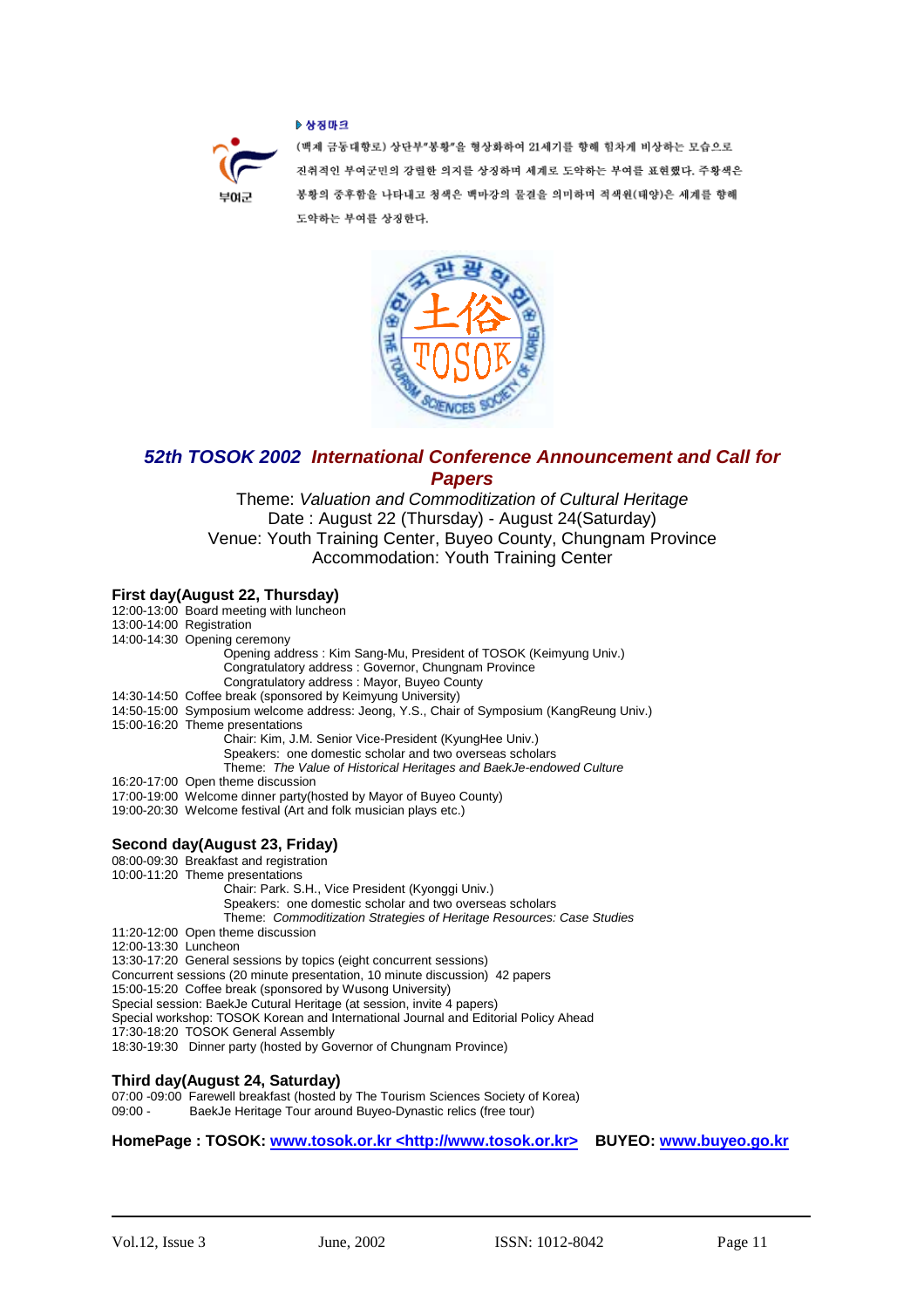# **Journal of Travel & Tourism Marketing®**

# *SPECIAL ISSUE ON YIELD / REVENUE MANAGEMENT IN TOURISM (October 2003)*

# **CALL FOR PAPERS**

Recent trends in the global economy coupled with the increasing presence of the Internet in tourismrelated-businesses, underline the importance of an astute revenue management practice in various sectors of the tourism industry. The *Journal of Travel and Tourism Marketing* is publishing a Special Issue on Yield Management in Tourism, intended to discuss the latest theoretical and practical developments in this exciting area.

### *Research papers on any topic relating to Yield and Revenue Management in any tourism related sector are welcomed. Suggested topics include, but are not limited to:*

- ♦ *Emerging trends in yield/revenue management*
- ♦ *Revenue management with web related tools*
- ♦ *Managing the yield of non- for-profit tourists' attraction*
- ♦ *Globalization and yield management*
- **Tourism supply-chains and revenue management**
- ♦ *Tourists decision and yield management*
- ♦ *A taxonomy of yield/revenue management algorithms and their applicability to tourism industry sectors*
- ♦ *Objective measures of revenue management schemes*
- ♦ *Data mining and revenue management*
- ♦ *Rate and allocation decisions: IT and the human factor*
- **Yield management in small and mid-size firms**
- ♦ *Legal aspects of yield management*
- ♦ *Revenue management and the structure of the organization*
- The effect of cultural difference on the various aspects of yield management
- ♦ *Game Theory and better yield algorithms*
- *Forecasting and revenue management*
- *Price discrimination: local vs. foreign tourists*

Submissions (in English, JTTM style) will be blind reviewed by two reviewers. Electronic submission is encouraged. Please send manuscripts by **November 15, 2002** to one of the co-guest editors:

Dr. Patrick Legoherel Dr. Zvi Schwartz ESTHUA, University of Angers 6414 Forsyth Blvd. 7, allée François Mitterrand Clayton, MO 63105, USA BP 40455 zvischw@yahoo.com 49004 Angers Cedex 01, France Patrick.legoherel@univ-angers.fr